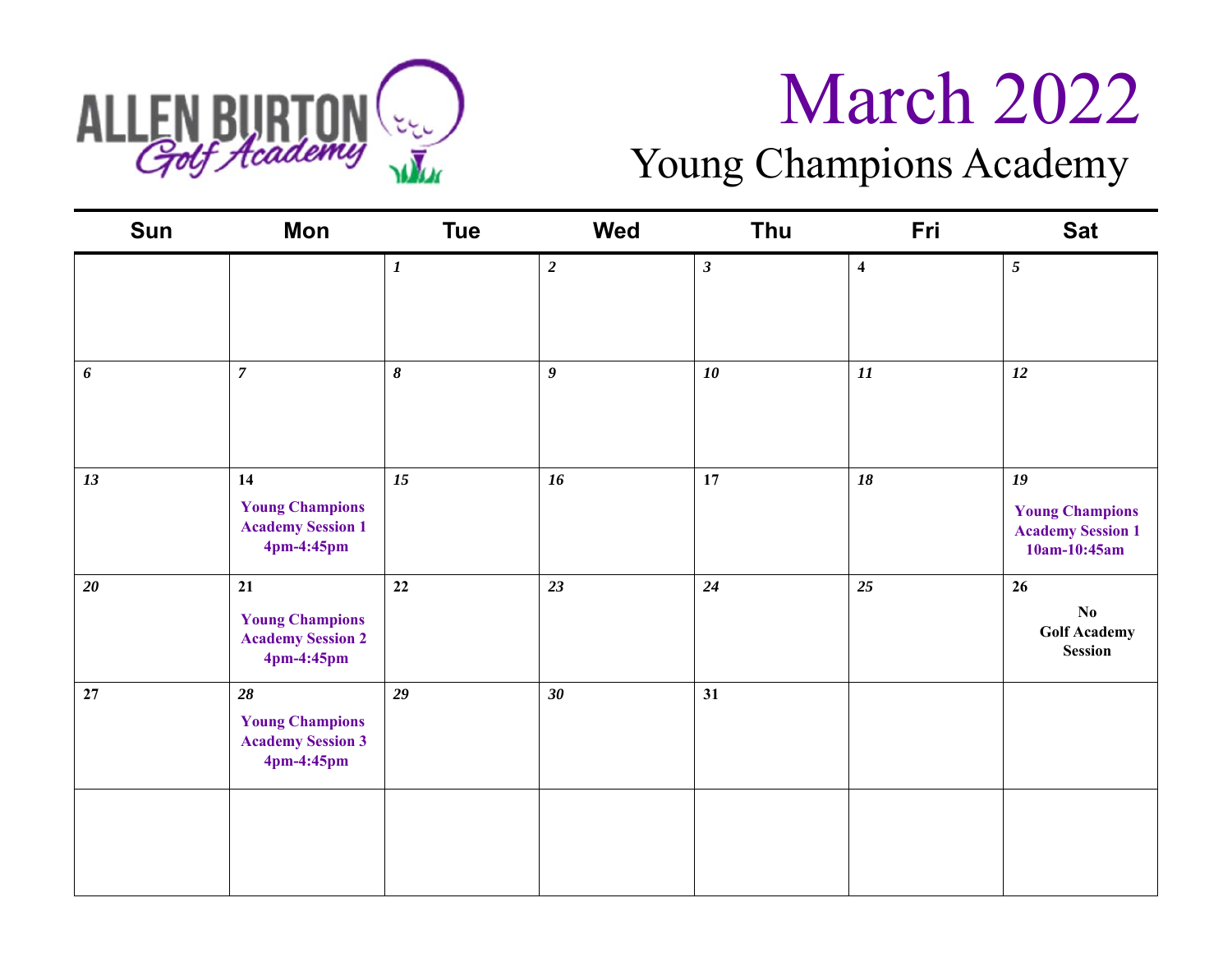

# ALLEN BURTON (EL.)<br>  $\overline{G_{off}H_{cademy}}$   $\overline{M_{up}}$  Young Champions Academy Young Champions Academy

| <b>Sun</b>              | <b>Mon</b>                                                                           | <b>Tue</b> | <b>Wed</b> | <b>Thu</b>     | Fri          | <b>Sat</b>                                                                             |
|-------------------------|--------------------------------------------------------------------------------------|------------|------------|----------------|--------------|----------------------------------------------------------------------------------------|
|                         |                                                                                      |            |            |                | $\mathbf{1}$ | $\boldsymbol{2}$<br><b>Young Champions</b><br><b>Academy Session 2</b><br>10am-10:45am |
| $\mathfrak{z}$          | $\boldsymbol{4}$<br><b>Young Champions</b><br><b>Academy Session 4</b><br>4pm-4:45pm | 5          | 6          | $\overline{7}$ | $\pmb{8}$    | 9<br>No<br><b>Golf Academy</b><br><b>Session</b>                                       |
| 10                      | 11<br><b>Young Champions</b><br><b>Academy Session 5</b><br>4pm-4:45pm               | 12         | 13         | 14             | 15           | 16<br><b>Young Champions</b><br><b>Academy Session 3</b><br>10am-10:45am               |
| $17\,$<br><b>Easter</b> | 18<br><b>Young Champions</b><br><b>Academy Session 6</b><br>4pm-4:45pm               | 19         | 20         | 21             | 22           | 23<br><b>Young Champions</b><br><b>Academy Session 4</b><br>10am-10:45am               |
| 24                      | 25<br><b>Young Champions</b><br><b>Academy Session 7</b><br>4pm-4:45pm               | 26         | 27         | 28             | 29           | $30\,$<br><b>Young Champions</b><br><b>Academy Session 5</b><br>10am-10:45am           |
|                         |                                                                                      |            |            |                |              |                                                                                        |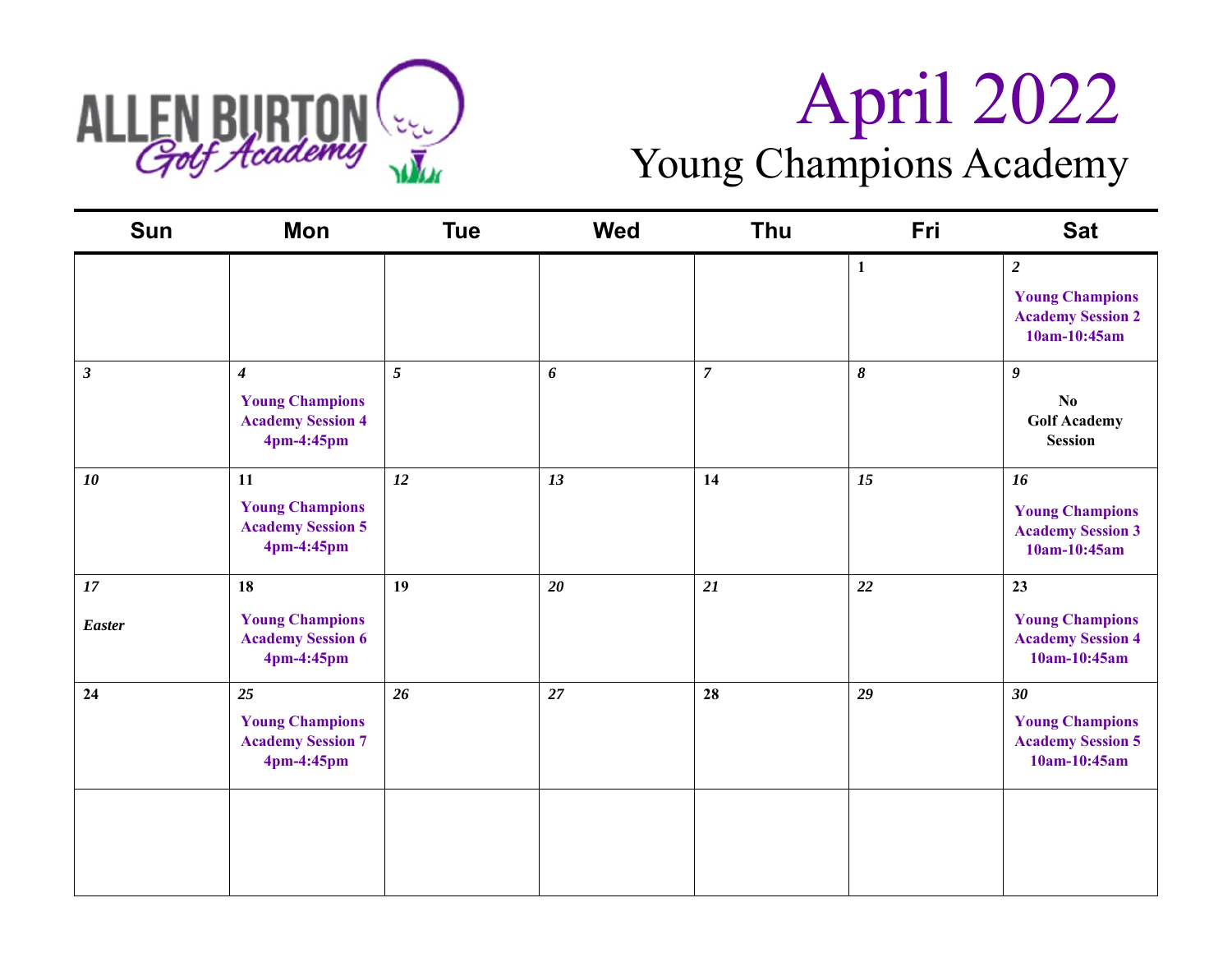

# ALLEN BURTON ( $\frac{1}{2}$  May 2022 Young Champions Academy

| <b>Sun</b>        | <b>Mon</b>                                                                           | <b>Tue</b>     | <b>Wed</b>       | <b>Thu</b>     | Fri                   | <b>Sat</b>                                                                           |
|-------------------|--------------------------------------------------------------------------------------|----------------|------------------|----------------|-----------------------|--------------------------------------------------------------------------------------|
|                   |                                                                                      |                |                  |                |                       |                                                                                      |
| $\boldsymbol{l}$  | $\overline{2}$<br><b>Young Champions</b><br><b>Academy Session 8</b><br>4pm-4:45pm   | $\mathfrak{z}$ | $\boldsymbol{4}$ | $\mathfrak{S}$ | $\boldsymbol{\delta}$ | $\overline{7}$<br><b>Young Champions</b><br><b>Academy Session 6</b><br>10am-10:45am |
| 8<br>Mother's Day | $\boldsymbol{9}$<br><b>Young Champions</b><br><b>Academy Session 9</b><br>4pm-4:45pm | 10             | 11               | 12             | 13                    | 14<br><b>Young Champions</b><br><b>Academy Session 7</b><br>10am-10:45am             |
| 15                | 16<br><b>Young Champions</b><br><b>Academy Session 10</b><br>4pm-4:45pm              | 17             | 18               | 19             | 20                    | 21<br><b>Young Champions</b><br><b>Academy Session 8</b><br>10am-10:45am             |
| 22                | 23<br><b>Young Champions</b><br><b>Academy Session 11</b><br>4pm-4:45pm              | 24             | 25               | 26             | 27                    | 28<br>No<br><b>Golf Academy</b><br><b>Session</b>                                    |
| 29                | 30<br><b>Memorial Day</b><br>No Golf Academy<br><b>Programs</b>                      | 31             |                  |                |                       |                                                                                      |